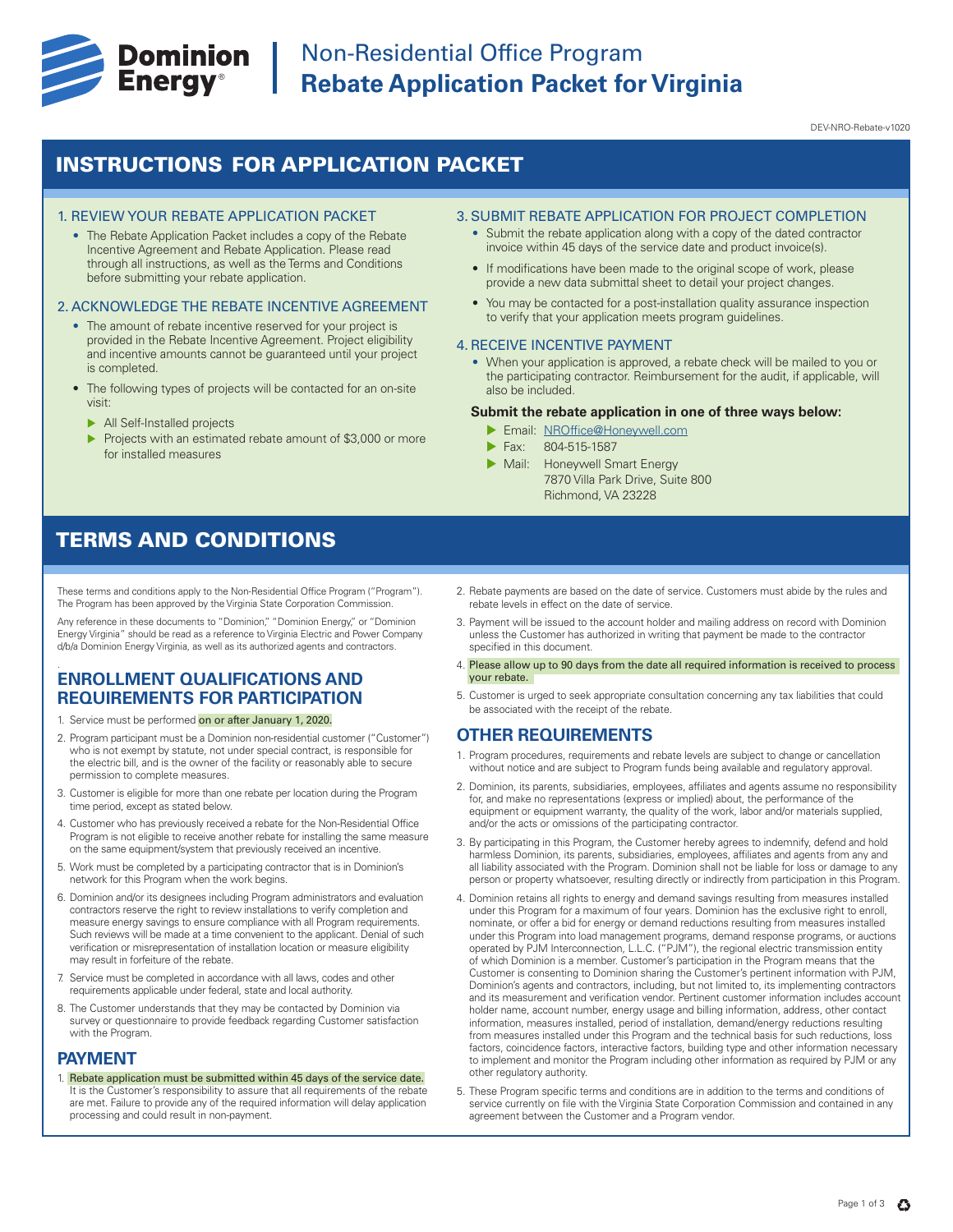

DEV-NRO-Rebate-v1020

# **NON-RESIDENTIAL OFFICE PROGRAM REBATE INCENTIVE AGREEMENT**

#### **[Date]**

**[Customer Contact Name] [Customer Company Name] [Customer Street Address] [Customer City, State and Zip Code]**

Thank you for your interest in participating in Dominion Energy Virginia's Non-Residential Office Program, implemented by Honeywell Smart Energy. We are pleased to inform you that the project listed below has been approved based on the planned installation of measures you have supplied. The estimated rebate incentive below is valid until 12 months from date listed above, with the possibility of an extension if you have made substantial efforts toward completion of the project. Work must be completed, and Rebate Application Packet received with supporting documentation within 45 days of your project's completion date or the Program commitment to you will expire.

**Project Location: [Customer Site Name/Location] Estimated Measure Installation Incentive: \$ Estimated Audit Cost Reimbursement: \$ Total Estimated Rebate Incentive: \$**

#### **Below is a list of approved measures:**

- Schedule Lighting
- Schedule HVAC
- Night Temperature Setback
- Chiller Condenser Temperature Reset
- Discharge Air Temperature Reset
- Static Pressure Reset
- Dual Enthalpy Economizer Control
- Reduce VAV Box Minimum Position

The estimated rebate incentive represents the maximum incentive for the proposed project based on the approved value of each proposed measure at the time of this reservation of funds, and these measure values are subject to change. The actual incentive paid is contingent on the approved value of each installed measure at the time of project completion, which may be verified by a site inspection. You as the customer are responsible for the contractor's work and costs not covered by the incentive. See the Rebate Application for program Terms and Conditions and please note that all program procedures, requirements and rebate levels are subject to change or cancellation without notice and are subject to program funds being available and regulatory approval.

When the project is complete, you must ensure that all documents provided in the Rebate Application Checklist are submitted. If the final project is different than what was originally submitted, please provide a new data submittal sheet. The invoice should include a description of the equipment installed, quantity, and unit price (e.g. material price per fixture, motor, etc.). Material and labor should be indicated separately. If you are requesting an audit cost reimbursement, the audit cost should be indicated separately on the invoice or may be submitted as a separate invoice.

Additionally, please be aware that you may receive a survey regarding your satisfaction with the Program, and you may be asked to have your equipment verified by a Dominion Energy contractor at a time that is convenient for you. These are great opportunities for you to communicate the value of Dominion Energy's rebate offerings in your decision to have this energy-saving work performed. Your positive feedback will help ensure energy efficiency rebates are available to customers in the future. If you have any questions, please call 888-366-8280.

Sincerely,

Ken Previs Senior Program Coordinator Honeywell Smart Energy